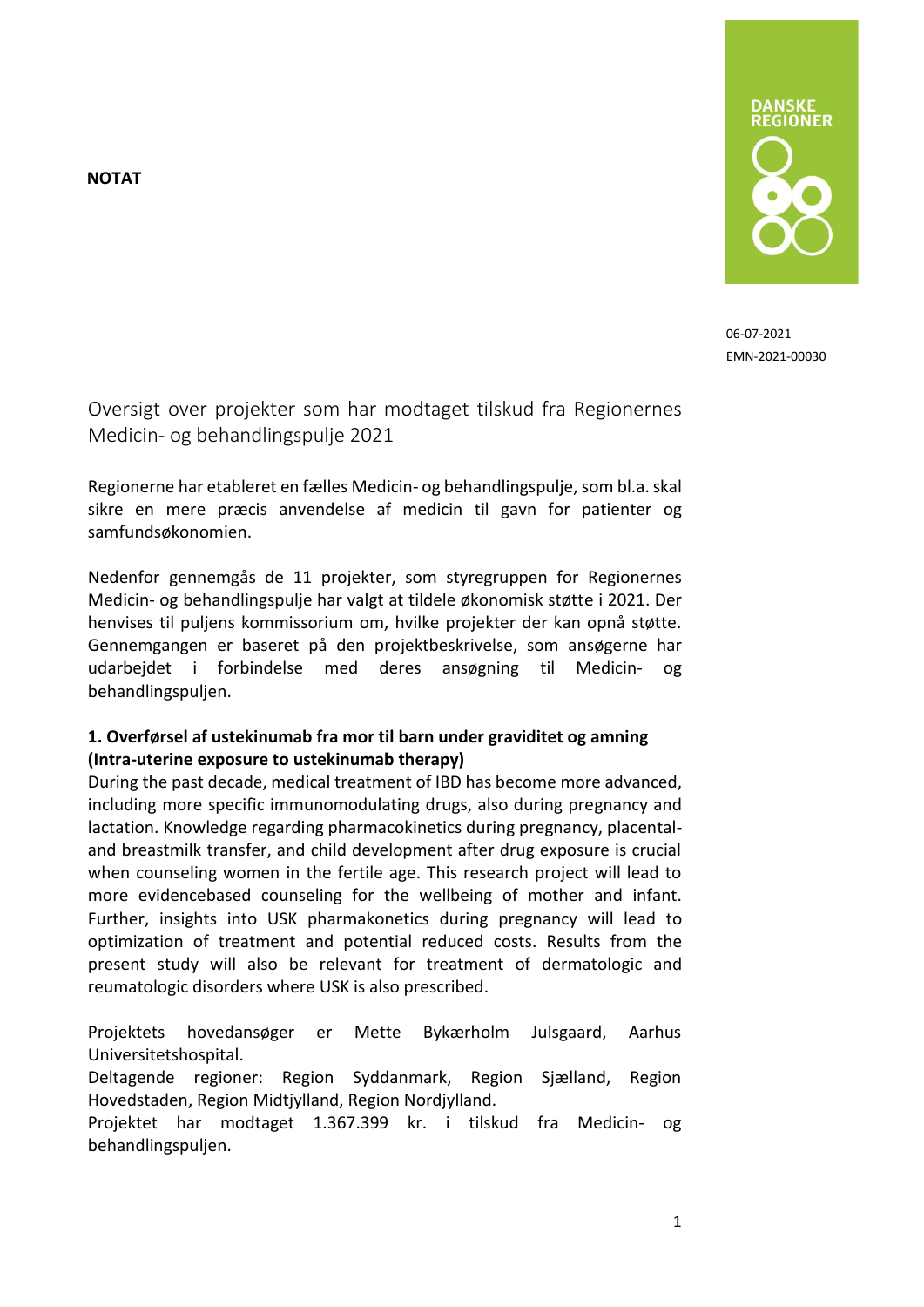# **2. Udvikling af non-kommerciel CAR T behandling til patienter med CD19 positiv hæmatologisk cancer**

Behandling med CART-celler er en revolutionerende teknologi som har kunnet løfte overlevelse for fremskreden Akut lymfoblastær leukæmi fra 20 til 50%, og meget bemærkelsesværdigt med væsentligt nedsatte både kort- og langtidsbivirkninger, herunder væsentligt nedsat indlæggelsestid. Der er desuden lovende resultater med CART indenfor andre sygdomsgrupper, herunder myelomatose og lymfom.

Behandling med det patientspecifikke CD19 CART celleprodukt blev godkendt af EMA i 2019 til en afgrænset hæmatologisk patientgruppe og som den dyreste kræftmedicin nogensinde med en pris på ca 3 mio kr pr celleprodukt.

Produktionen af CART-celler er baseret på genetisk modifikation af patientens egne blodceller, hvilket er en omfattende proces der fordrer højteknologisk specialudstyr og særlige lokaler (GMO/GMP). I 2016 dannedes samarbejdsgruppen CIRCUIT, med deltagelse fra Rigshospitalet og Herlev Hospital. Gruppen har baggrund i CCIT-DK på Herlev Hospital og enhederne for allogen stamcelletransplantation på Rigshospitalet (Klinik for blodsygdomme, Børne-Unge-Afdelingen og Klinisk Immunologisk Afdeling).

Gruppen har nu etableret det teknologiske og videnskabelige grundlag for at åbne et akademisk investigator drevet klinisk forsøg med afprøvning af nonkommerciel CD19 CART. Patienter inkluderes nationalt og nordisk.

Det kliniske forsøg har til formål at etablere dokumentation for sikkerhed og effekt af non-kommerciel CD19 CART behandling i en udvidet hæmatologisk patientpopulation, med det formål på sigt at etablere fleksibel in house nonkommerciel CD19 CART behandling til kostpris (ca 10% af købspris). Dette vil medføre en markant besparelse for sygehusvæsenet foruden en fordel i hurtigere leverance og mulighed for at udvide indikationsområdet ved implementering af CART målrettet andre targets.

Den klinisk protokol på CD19 fase 1b studiet indsendes til lægemiddelstyrelsen og nationale videnskabsetisk komite i løbet af 2. kvartal 2021 mhp. behandling af den første patient inden udgangen af 2021. Dette fordrer dog en tilførsel af økonomi, primært mhp. produktionsomkostninger, etablering af nedfrysningsmuligheder under GMO/GMP-forhold, patientrelaterede procedure og overordnet projektstyring.

Projektets hovedansøger er Inge Marie Svane, Rigshospitalet.

Deltagende regioner: Region Syddanmark, Region Sjælland, Region Hovedstaden, Region Midtjylland, Region Nordjylland.

Projektet har modtaget 3.200.000 kr. i tilskud fra Medicin- og behandlingspuljen.

**3. Opfølgningsprogram efter behandling for anal cancer - validering af ctDNA guided follow-up i forhold til billeddiagnostik.**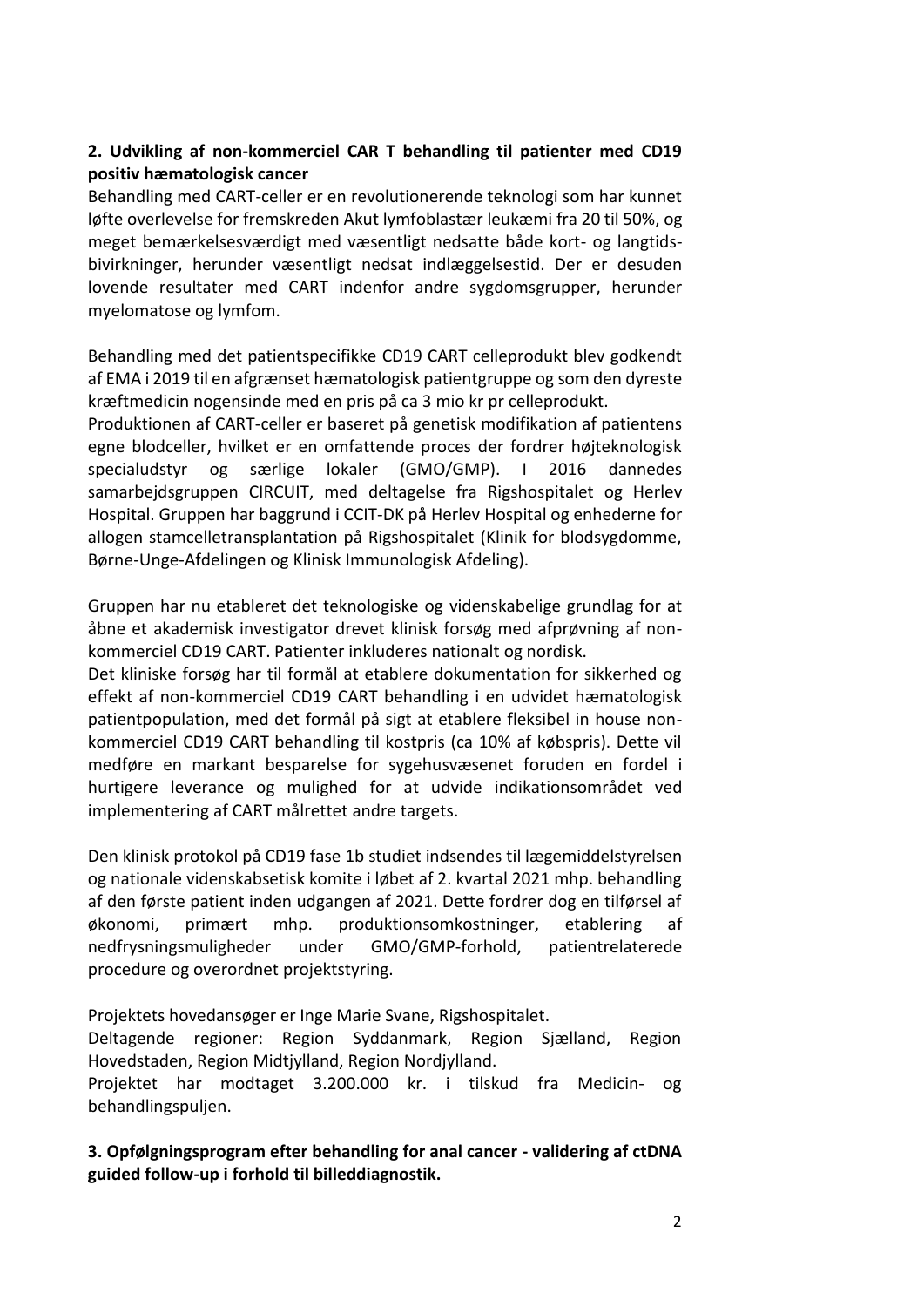### **NOAC 9 - A Phase II Randomised Nordic Anal Cancer Group Study on Circulating Tumor DNA guided Follow-Up**

Squamous cell carcinoma of the anus is a rare disease, with less than 200 new cases in Denmark each year, but the incidence is increasing. The primary treatment modality is concomitant chemoradiotherapy (CRT) comprising high dose intensity-modulated radiotherapy (IMRT) based radiation therapy with combination chemotherapy. The overall response to treatment is excellent for the smaller tumors and less pronounced for high-risk tumors. The current overall treatment response and 5-year survival rate is still unknown for Danish patients, since we have no prospective clinical central database (Several applications from the DACG to RKKP rejected). Follow-up strategies are currently based on limited levels of evidence. The same applies to Sweden, where a national database has recently been launched and Norway also still pending prospective data collection (1-4).

A follow-up (FU) program for squamous cell carcinoma of the anus (SCCA) has 3 purposes; 1) to detect lack of complete response to primary treatment, 2) early detection of local or distant recurrence and 3) to describe and manage late morbidity. Currently, there are no clinical trials that have investigated the optimal FU strategy for SCCA and consequently attempt to standardize FU for these patients are hampered by an obvious lack of evidence. FU has not been standardized between the treating centers, nor between the Nordic countries, but is based on local tradition and experience.

The Danish Anal Cancer Group (DACG) has recently provided a national guideline for FU after SCCA (DACGnet.dk) with the above purposes to ensure equality for patients treated in the three Danish centers. However, to validate a new standardized strategy, prospective data collection is needed. Furthermore, tools for early detection of recurrences, use of advanced imaging and fast track into late morbidity clinics, should be investigated. Finally, investigations to validate most rational follow-up programs should be highly prioritized. Unnecessary visits, radiation exposure, worries and costs should be reduced, and optimal surveillance introduced for high risk patients.

Projektets hovedansøger er Karen-Lise Garm Spindler, Herlev-Gentofte Hospital.

Deltagende regioner: Region Midtjylland, Region Syddanmark, Region Hovedstaden.

Projektet har modtaget 1.530.000 kr. i tilskud fra Medicin- og behandlingspuljen.

### **4. Bacterial interference for preventing recurrent urinary tract infection – New ways of treatment.**

Urinary tract infection (UTI) is one of the most common bacterial infections, affecting 150 million people each year worldwide. UTIs account for high antibiotic consumption and majorsocial- and healthcare costs. Currently, there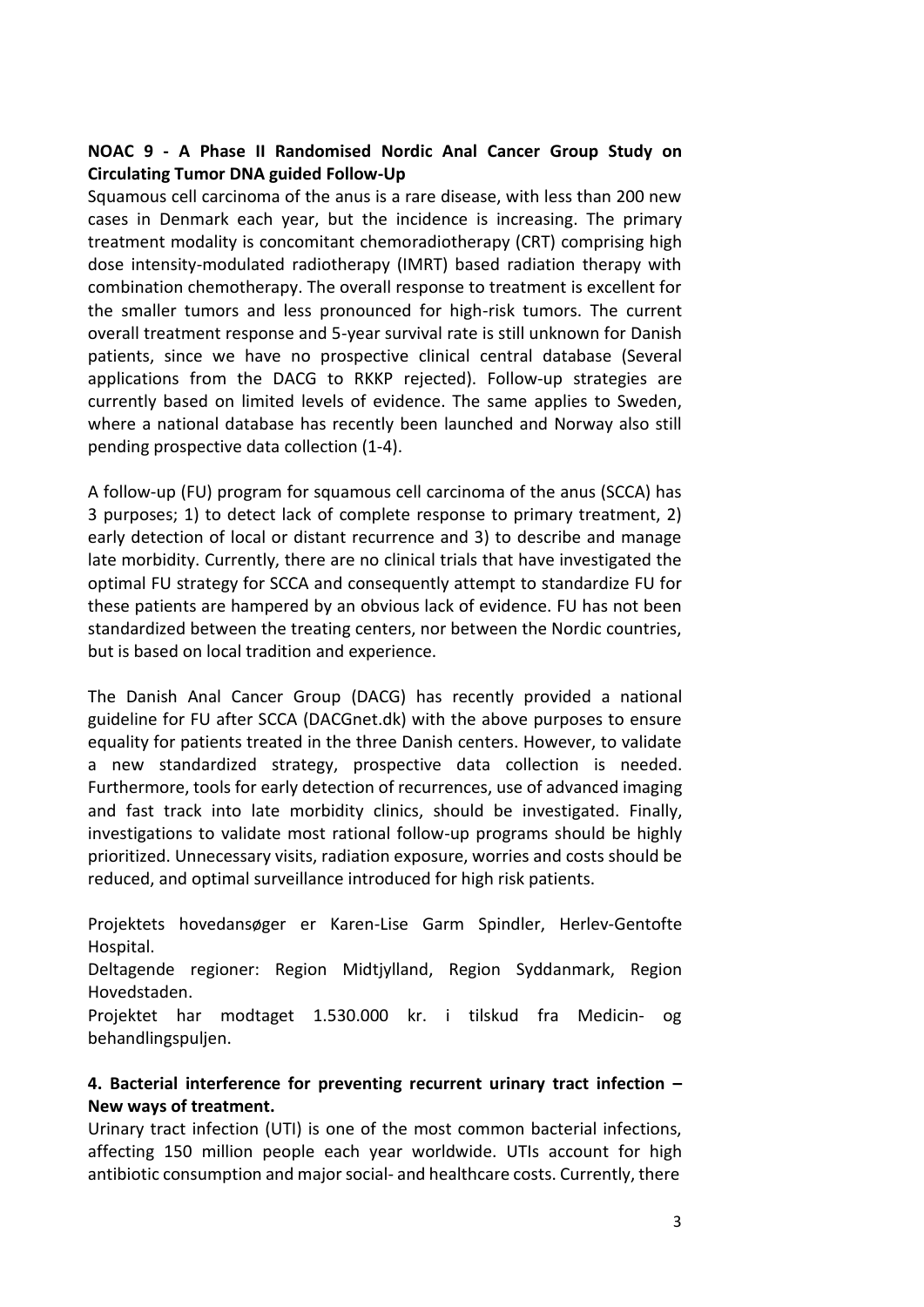is a great media exposition on benign urology especially UTI. Using our newly developed animal model, we have a unique way to investigate experimental UTI. Combining animal studies with a clinical study, this PhD elucidate alternative treatment methods for recurrent urinary tract infection.

Projektets hovedansøger er Karin Andersen, Odense Universitetshospital. Deltagende regioner: Region Syddanmark, Region Midtjylland, Region Nordjylland.

Projektet har modtaget 650.000 kr. i tilskud fra Medicin- og behandlingspuljen

#### **5. Treatment effects of Bisoprolol and Verapamil in symptomatic patients with non-obstructive hypertrophic cardiomyopathy - TEMPO II.**

The scientific aim of this study is to conduct a Danish investigator-initiated multi-centre double-blinded randomized placebo-controlled cross-over trial to compare the treatment effects of Bisoprolol (beta 1 receptor specific beta blocker (BB)) and Verapamil (cardio-specific calcium channel blockers (CCB)) in 140 patients with non-obstructive hypertrophic cardiomyopathy (HCM).

The guideline-recommended medical treatments with non-dilating BB or cardio-specific CCB for symptomatic HCM patients has never been systematically evaluated (1). Conducting trials evaluating the effects of BB and CCB in HCM have no direct industrial or commercial purpose, and no industry supported trials are expected. The lack of evidence is a daily clinical problem that is aggravated by a recent positive phase three trial (EXPLORE-HCM) on a new HCM specific drug, Mavecamten(2). Mavecamten is expected to be approved by authorities based on higher level of evidence, than what is available for BB and CCB. Comparative studies between Mavecamten and BB or CCB, respectively, have not been performed, and are not of commercial value for the Mavecamten patent holders. Therefore, we risk introducing a new and expensive treatment without evidence for the treatment effects of existing treatments options.

HCM is an inherited myocardial disease affecting up to 10.000 Danes. HCM can cause lifelong heart failure symptoms and devastating complications including sudden death due to myocardial hypertrophy and dysfunction. The survival is usually good in HCM patients, but modification of symptoms and risk factors are important clinical aims.

Projektets hovedansøger er Morten Steen Kvistholm Jensen, Aarhus Universitetshospital.

Deltagende regioner: Region Syddanmark, Region Hovedstaden, Region Midtjylland, Region Nordjylland.

Projektet har modtaget 3.543.000 kr. i tilskud fra Medicin- og behandlingspuljen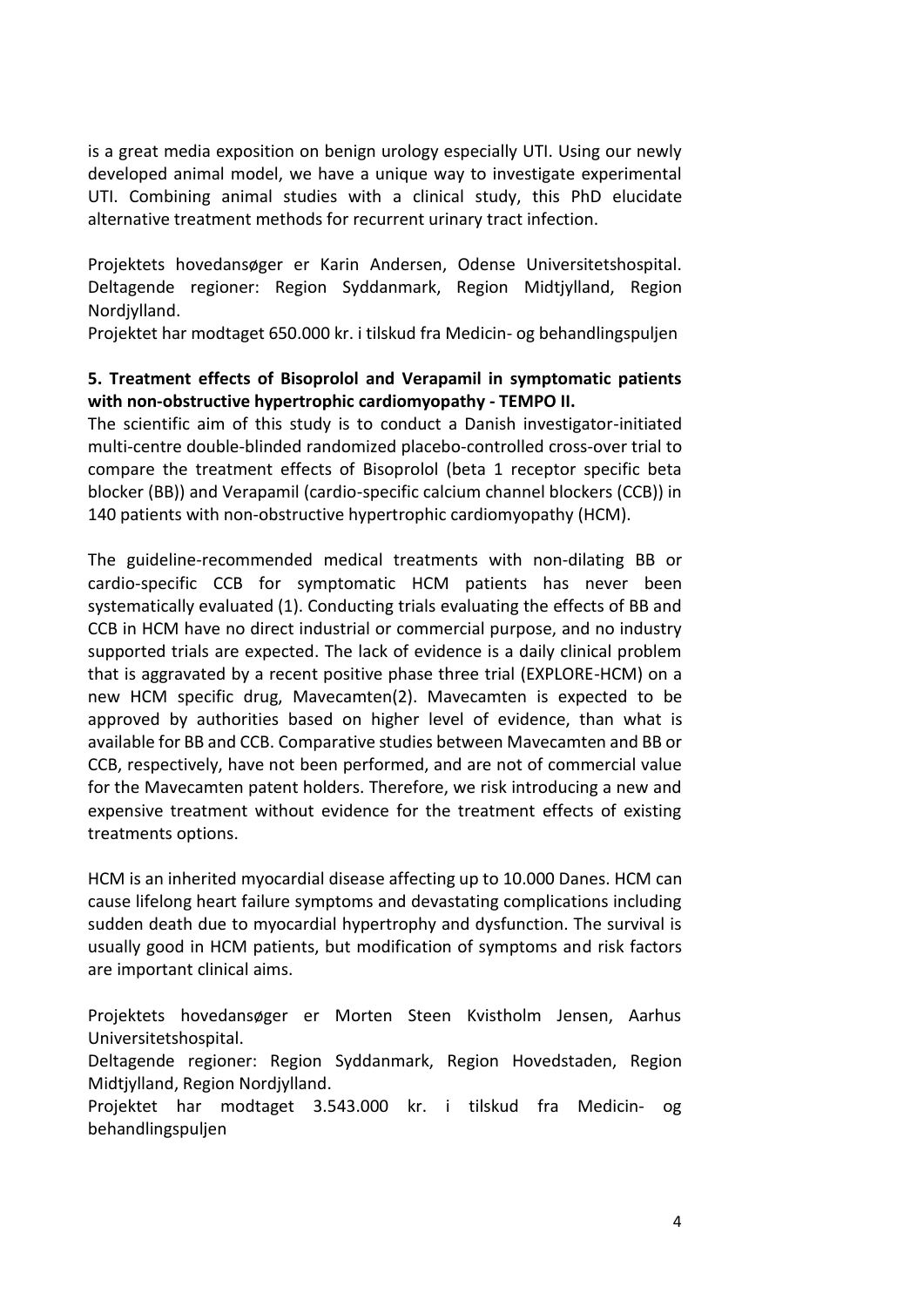### **6. Antibiotikaprofylakse til brystrekonstruktion med implantater: et fase III randomiseret kontrolleret multicenterstudie.**

Projektets formål er at sikre evidens-baseret brug af antibiotikaprofylakse til kvinder, der får implantatbaseret brystrekonstruktion. Mange kirurger vælger at skylle implantater og implantatrum med en blanding af gentamicin, vancomycin og cefazolin, men effekten er aldrig undersøgt i et randomiseret kontrolleret forsøg. Derfor vil vi undersøge, om den lokale antibiotikabehandling kan mindske risikoen for infektion og tab af rekonstruktion i et randomiseret kontrolleret multicenterforsøg. Vi vil desuden undersøge, om der er bivirkninger til behandlingen, herunder om der udvikles antibiotikaresistens.

Projektets hovedansøger er Mikkel Herly, Rigshospitalet.

Deltagende regioner: Region Hovedstanden, Region Sjælland, Region Syddanmark.

Projektet har modtaget 1.999.724 kr. i tilskud fra Medicin- og behandlingspuljen.

**7. Et randomiseret fase III forsøg med lomustine versus lomustine og bevacizumab til patienter med tilbagefald af glioblastoma multiforme (GBM).** At undersøge om bevacizumab i en selekteret patientgruppe øger overlevelsen i kombination med lomustine i forhold til behandling med lomustine alene til patienter med tilbagefald af GBM.

Indikation for eksperimentel behandling

Anden linje behandling til patienter med tilbagefald af GBM, med PS 0-1, unifokal sygdom, prednisolon  $\leq$  25 mg og som udtrykker methyleret angiotensinogen promoter region.

Projektets hovedansøger er Ulrik Lassen, Rigshospitalet

Deltagende regioner: Region Hovedstaden, Region Syddanmark, Region Nordjylland.

Projektet har modtaget 2.116.000 kr. i tilskud fra Medicin- og behandlingspuljen

**8. ithium versus cariprazine in the acute phase treatment of bipolar depression: a pragmatic head-to-head open, randomized multicenter study. The 9th study of the Danish University Antidepressant Group (DUAG 9).** Bipolar disorder is a recurrent, often lifelong and complex disorder, characterized by manic and

depressive episodes. Depression is the dominant pole, reported to occupy more than 50 % of the time in patients with bipolar disorder type 2 and 32 % in type 1 (Judd et al. 2003).

Lithium wasthe first mood stabilizer and still has an important role in acute and maintenance treatment of bipolar disorder (Licht 2012). While the positive data on maintenance treatment of bipolar disorder and on acute treatment of mania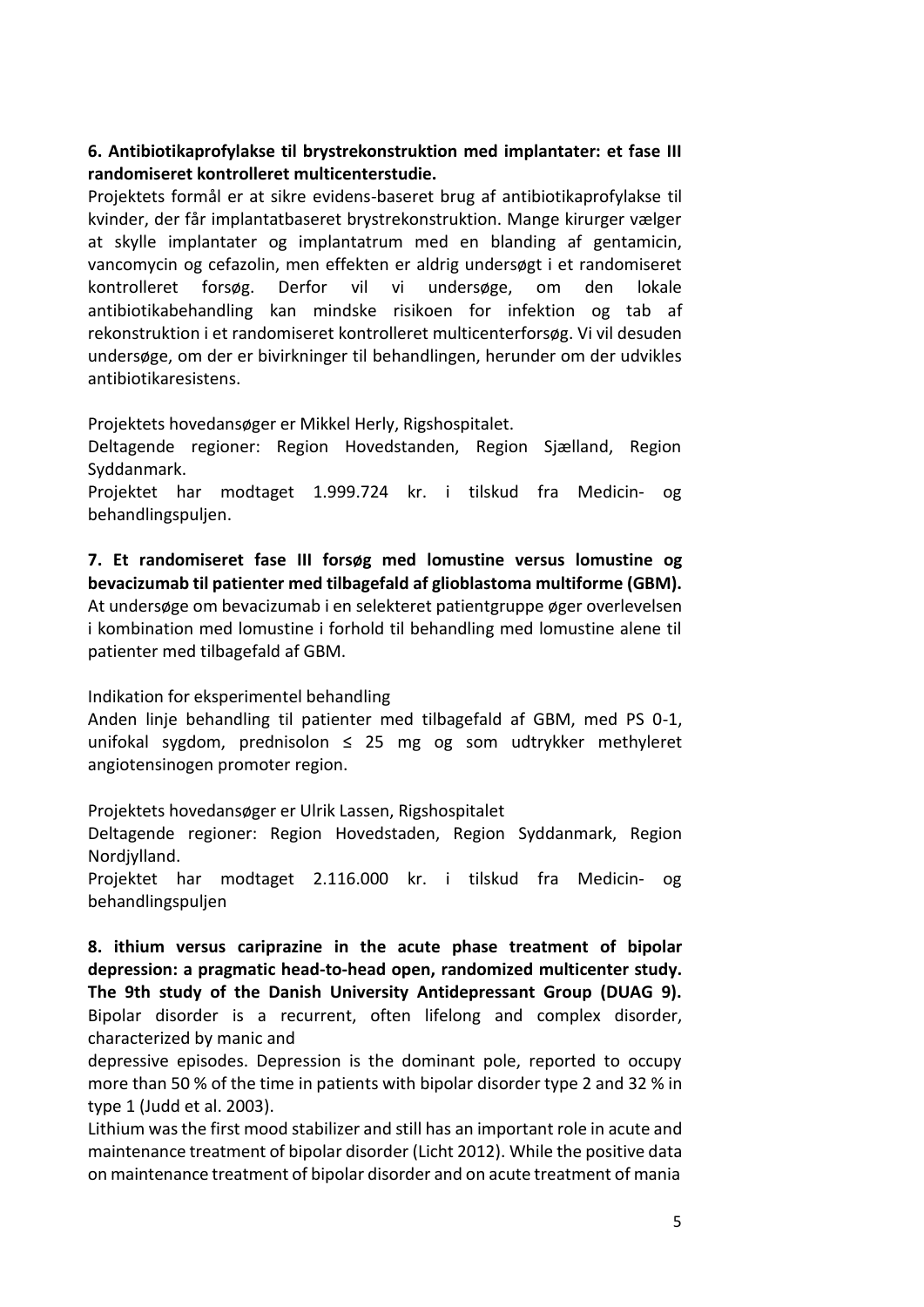is robust (Grunze et al. 2009, 2013), the data regarding lithium's effect in the acute treatment of bipolar depression is conflicting (Grunze et al. 2010). In eight out of nine small older studies lithium was found to be superior to placebo in the acute treatment of bipolar depression, and similar to tricyclic antidepressants in three other relatively small studies (Zornberg et al. 1993). These latter studies, however, were underpowered (Licht 2012). In a more recent, large industry sponsored randomized study (Young et al. 2010) the efficacy of two doses of quetiapine (300 mg and 600 mg) was tested against placebo for the acute treatment of bipolar depression (type 1 and 2) with a lithium arm incorporated to ensure the assay sensitivity. Both doses of quetiapine were statistically significantly superior to placebo at week 8, but lithium was not. One limitation of the study was that relatively low serum concentrations of lithium, with the mean of individual patient's median selithium being 0.61 mmol/l, and with 35% of patients never reaching the aimed level at 0,6 mmol/l. However, a post hoc analysis including only patients with a median se-lithium above 0.8 mmol/l also revealed no difference in antidepressant effect when compared to the placebo group. A recent 12-week randomized comparison of lithium and venlafaxine monotherapy for acute treatment of depression in bipolar type 2 disorder (Amsterdam et al. 2016) demonstrated superiority of venlafaxine with response proportions of 67.7 % and 34.4 % among the venlafaxine treated and the lithium treated patients, respectively. There was no between-group difference in hypomanic symptom severity. Interestingly, the investigators aimed at achieving a relatively high serum concentration of lithium at 0.8 to 1.5 mmol/l and obtained a mean maximum concentration of 0.94 mmol/l. The observed drop-out was higher in the lithium-treated group as compared to the venlafaxine treated group, which might be related to the relatively high lithium concentrations.

Despite the uncertainty as to what extent lithium is an effective acute treatment for bipolar depression, it is recommended as a first-line monotherapy in many treatment guidelines, including Danish guidelines (RADS 2015). A major reason for this is the strong positioning of lithium as a maintenance treatment, providing rational for introducing lithium already in the acute treatment phase. Also, due to the relatively few available options for the acute pharmacotherapy of bipolar depression (Grunze et al. 2010), lithium with its relatively beneficial side effect profile and its unique pharmacological mode of action fits well into the armamentarium.

Due to the discrepancy between the conflicting evidence and the recommendation in guidelines regarding lithium as an acute treatment of bipolar depression as outlined above, and thereby the uncertainty of the role of lithium in clinical practice as an acute treatment of bipolar depression, we find it clinically relevant pragmatically and under conditions mimicking clinical routine to compare lithium with a drug that has well-documented efficacy.

As comparator we chose cariprazine, a novel atypical antipsychotic, recently available in Denmark and licensed in the USA for the acute treatment of depression as part of bipolar disorder type 1 for the following reasons: cariprazine has a well-documented efficacy as outlined in the following, it is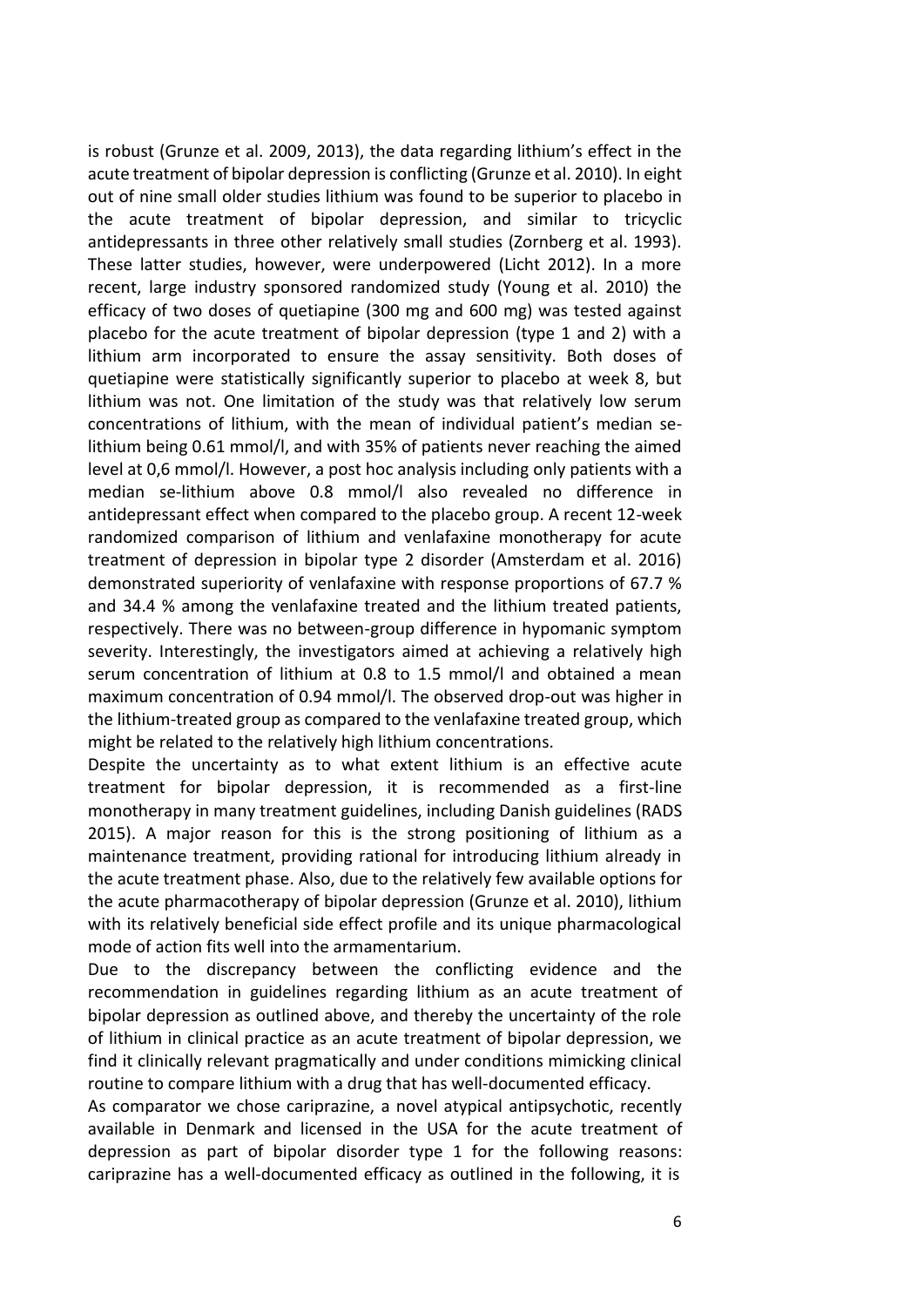relatively well tolerated, and because of its novelty, only few patients will be treated with the drug in the period up till study start, which may facilitate recruitment. Cariprazine has demonstrated efficacy compared to placebo in the acute treatment of depression in bipolar disorder type 1 in three randomized trials (Durgam et al. 2016, Earley et al. 2019a and 2019b) without inducing or worsening manic symptoms (Mcintyre et al. 2019). One placebo-controlled flexible-dose phase 2 trial conducted in 2010 was negative (Yatham et al. 2020). The patient sample of the latter study consisted of both bipolar type 1 and type 2 patients. The authors noted that the sample size was small, that a group received an ineffective low-dose of cariprazine (0.25 - 0.75 mg daily) and that one-quarter of the study population had bipolar disorder type 2. For the subsequent phase 2b and 3 studies, a higher dose of cariprazine was used (1.5 - 3.0 mg), the study populations were restricted to bipolar disorder type 1 patients, and the studies were well powered, each with twice the number of randomized patients as compared to the original study. In addition, a more gradual dose titration was used to minimize akathisia and early discontinuation. Cariprazine has furthermore demonstrated efficacy in the acute treatment of mania including mixed mania (Sachs et al. 2015, Durgam et al. 2015, Calabrese et al. 2015).

Projektets hovedansøger er Sune Puggaard Vogt Straszek, Aalborg Universitetshospital.

Deltagende regioner: Region Syddanmark, Region Sjælland, Region Hovedstaden, Region Nordjylland.

Projektet har modtaget 1.767.790 kr. i tilskud fra Medicin- og behandlingspuljen

# **9. OPTIMAL - Individualiseret dosistitrering af biologisk behandling til svær astma.**

Biologiske lægemidler repræsenterer en ny og revolutionerende behandling af svær astma, som er en kronisk og svært invaliderende sygdom. En stor del af patienterne, som får denne behandling, har hurtig og eklatant effekt af den. Data fra DSAR viser at 60 % af patienterne efter et års behandling har opnået at blive fri for astmaforværringer og behov for daglig behandling med binyrebarkhormon tabletter. Biologisk behandling er dog ekstremt omkostningstung. Lægemidlerne er meget dyre og behandlingen kræver at patienterne møder fast på hospitalet til injektioner med ugers mellemrum. De gives i standardiseret dosis i faste intervaller til alle patienter uanset sygdomskontrol.

OPTIMAL er, som det første studie, igang med at undersøge om doseringen af biologisk behandling kan tilpasses til den enkelte patients behov på det givne tidspunkt. OPTIMAL vil afklare om patienter, der har opnået god sygdomskontrol, kan klare sig med færre behandlinger og dermed mindre medicin. Vi vil undersøge, om vi kan bruge en fastlagt algoritme til at titrere behandlingen med biologiske lægemidler, således at der skrues ned for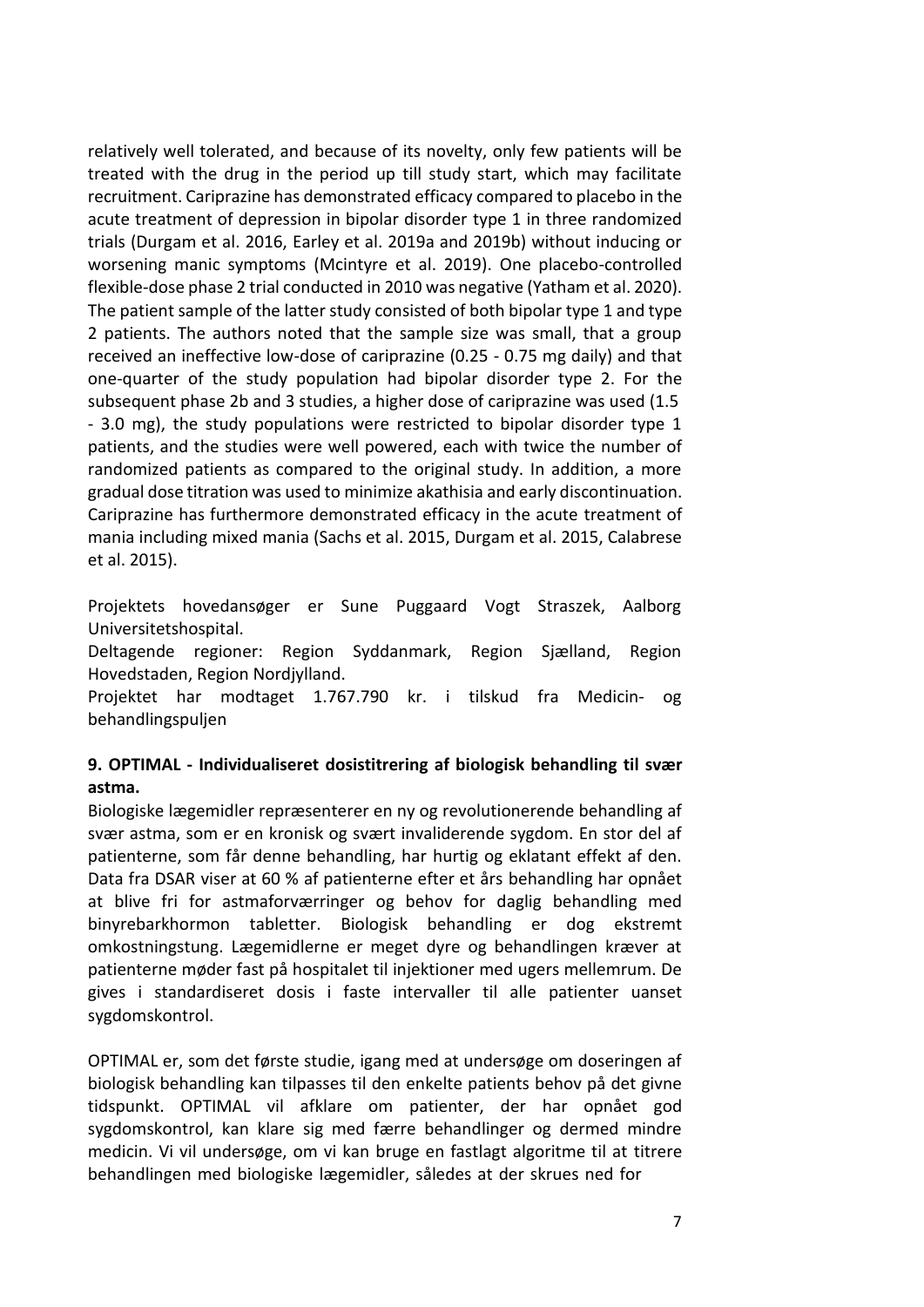behandlingen når patienten kan tåle det, mens der skrues op igen ved tegn til begyndende tab af sygdomskontrol. Således sikres det at patienten får mindst mulig behandling uden tab af sygdomskontrol.

#### Forventet impact af OPTIMAL projektet

For patienten: Minimering af hospitalsbesøg og medicin og samtidig optimering af behandlingseffekt ifm biologisk behandling

For klinikeren: Rationalisering af patientbehandlingen med udvikling af et evidensbaseret værktøj til klinisk beslutningstagen

For samfundet: Væsentlig reduktion af udgifter til biologisk behandling, som aktuelt koster 150.000 kr per patient årligt alene for lægemidlet. Hertil skal tillægges udgifter fra de hyppige hospitalsbesøg ifm behandlingerne. Således forventes resultaterne fra OPTIMAL studiet på sigt at kunne frigive væsentlige ressourcer, der kan bruges på andre indsatser.

Projektets hovedansøger er Celeste Porsberg, Bispebjerg Hospital.

Deltagende regioner: Region Syddanmark, Region Hovedstaden, Region Midtjylland, Region Nordjylland.

Projektet har modtaget 1.030.651 kr. i tilskud fra Medicin- og behandlingspuljen

## **10. Effekten af SGLT2-hæmning på nyrefunktion, renal hæmodynamik og vasoaktive hormoner hos patienter med type 2 diabetes med og uden kronisk nyreinsufficiens og patienter med non-diabetisk kronisk nyreinsufficiens.**

En ny type medicinsk behandling af type 2 diabetes (DM2), de såkaldte SGLT2 hæmmere (sodium glucose cotransport type 2 inhibitors, SGLT2i) er vist markant at mindske risikoen for hjertekarsygdom og nyresvigt hos både patienter med DM2 og patienter med kronisk nyresvigt af andre årsager en diabetes, men årsagerne hertil er ukendte.

Formålet med projektet er at forbedre behandlingen af kronisk nyresvigt ved at udforske disse årsager. Virkningen undersøges hos patienter med forskellige grader af kronisk nyresvigt, her i blandt patienter med fremskreden nyresvigt (eGFR ned til 20 ml/min), både med og uden samtidig diabetes.

Projektets hovedansøger er Steffen Flindt Nielsen, Regionshospitalet Holstebro.

Deltagende regioner: Region Syddanmark, Region Midtjylland.

Projektet har modtaget 975.900 kr. i tilskud fra Medicin- og behandlingspuljen

# **11. Forlængelse af DOSeringsintervallet ved behandling af kronisk spontan urticaria med OMAlizumab (SODOMA)**

Projektets formål er at undersøge om patienter med kronisk spontan urticaria (nældefeber), som er velbehandlede med det biologiske lægemiddel omalizumab (anti-IgE) i en dosering på 300 mg subkutant hver 4. uge